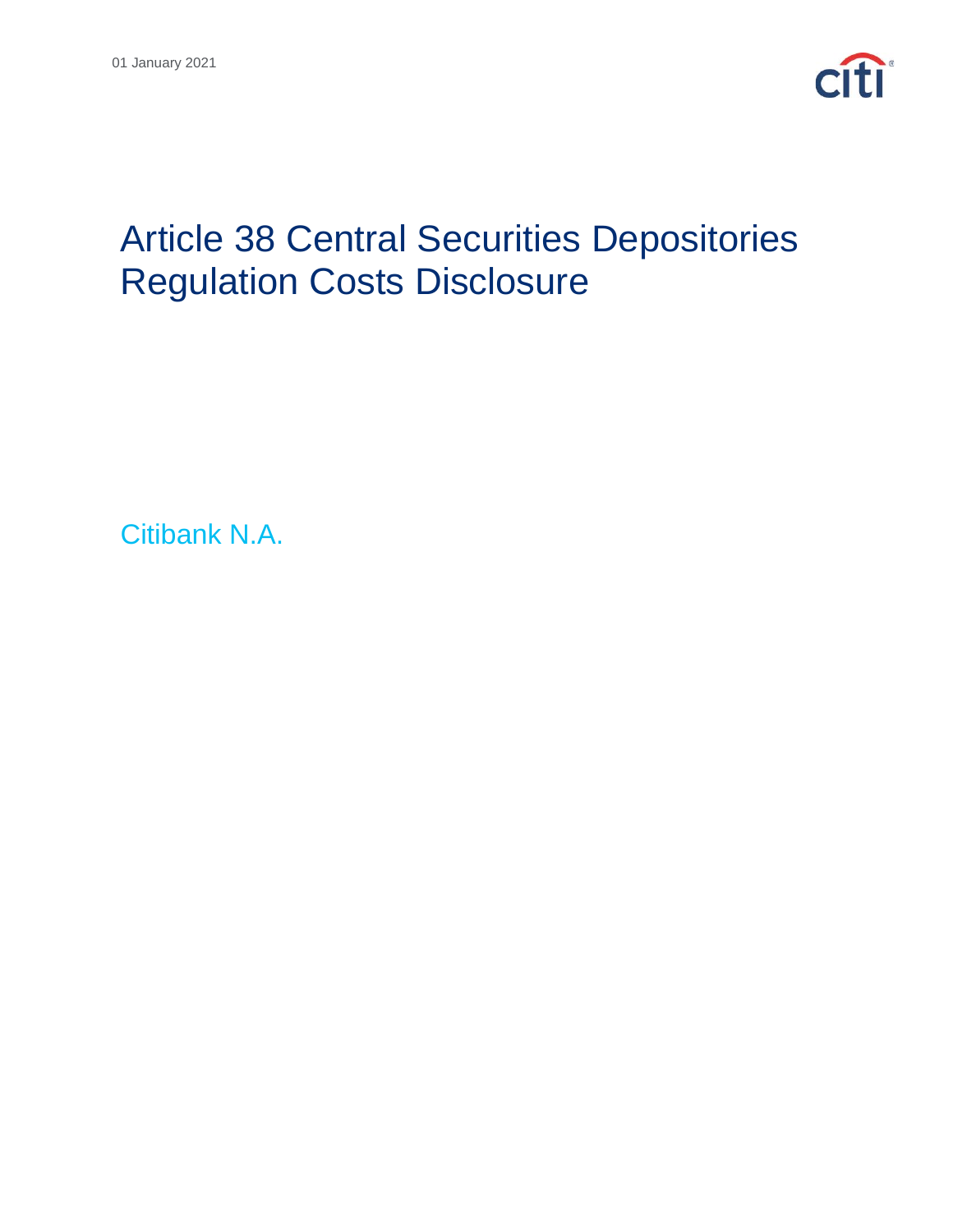

### 1. Introduction

- 1.1 The purpose of this document is to disclose the costs associated with the different levels of segregation provided in respect of securities that Citibank N.A. and its various branches listed in section 4.5 (hereinafter referred to as "**we**", "**us**", "**our**" or "**Citi**") hold directly for clients with Central Securities Depositories within the EEA and the UK ("**CSDs**").
- 1.2 Citi is a direct participant in a number of CSDs and in this capacity is required to make this disclosure under Article 38 (5) and 38 (6) of the Central Securities Depositories Regulation ("**CSDR**") 1 .
- 1.3 This costs disclosure should be read in conjunction with our disclosure on the levels of protection associated with the different levels of segregation, including the main legal implications of the respective levels of segregation offered ["**Participant Disclosure**").
- 1.4 While this disclosure provides an overview of the costs associated with the different levels of segregation, this disclosure does not purport to contain all the information a client would need to decide which type of account it should choose in a relevant CSD. We would typically expect to have more detailed discussions with clients around their specific pricing arrangements with a view to assisting them with making a more informed choice on the type of CSD account that would be suitable for them for each relevant CSD.
- 1.5 This costs disclosure is based on the CSD charging structure as of the date of this disclosure. CSDs may change their charging structure from time to time and potentially when the CSDs are duly authorised under CSDR. For up to date CSD fees and charges, clients can visit the website of the applicable CSD.
- 1.6 This costs disclosure is provided to you for information only and is not intended to constitute legal, regulatory, tax, investment, accounting, financial or other advice by any member of the Citi organization. This costs disclosure should not be used or relied upon by any person for the purpose of making any legal, regulatory, tax, investment, accounting, financial or other decision or to provide advice on such matters to any other person. Recipients of this costs disclosure should obtain guidance and/or advice, based on their own particular circumstances, from their own legal, tax or other appropriate advisor. Citi has no responsibility for any loss occasioned as a result of the use of information in this costs disclosure.

*<sup>1.</sup>Regulation (EU) No 909/2014 of the European Parliament and of the Council on improving securities settlement in the European Union and on central securities depositories and amending Directives 98/26/EC and 2014/65/EU and Regulation (EU) No 236/2012, as it applies in the EEA and as it forms part of the domestic law of the UK.*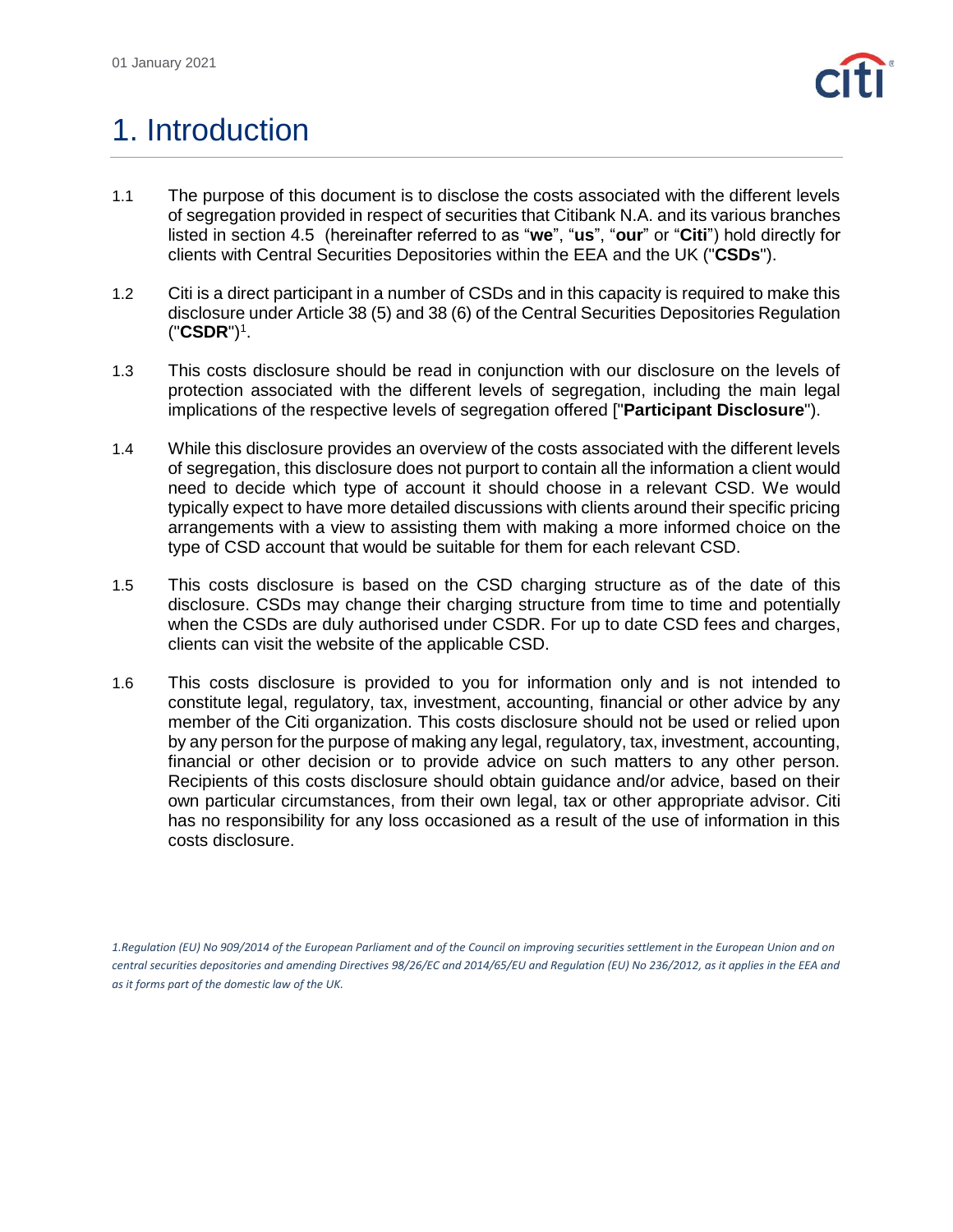

## 2. Background

- 2.1 As explained further in our Participant Disclosure, we currently make two types of accounts with the CSDs available to clients: an Individual Client Segregated Account ("ISA") and an Omnibus Client Segregated Account ("OSA").
- 2.2 An ISA is used by us to hold the securities of a single client and therefore the client's securities are held by us in a CSD account which is separate from CSD accounts used to hold the securities of other clients and our own proprietary securities.
- 2.3 An OSA is used by us to hold the securities of a number of clients on a collective basis in a single CSD account. We do not however hold our own proprietary securities in OSAs.
- 2.4 Regardless of the type of account a client chooses to hold its securities at the CSD, we record each client's individual entitlement to securities that we hold for that client in one or more client securities accounts established and maintained for such client in our own books and records.
- 2.5 This disclosure sets out in sections 3 and 4 below the costs that may be associated with an ISA and OSA which could include Citi costs, CSD costs and if applicable, any third party fees and costs and how they may vary between the two types of accounts.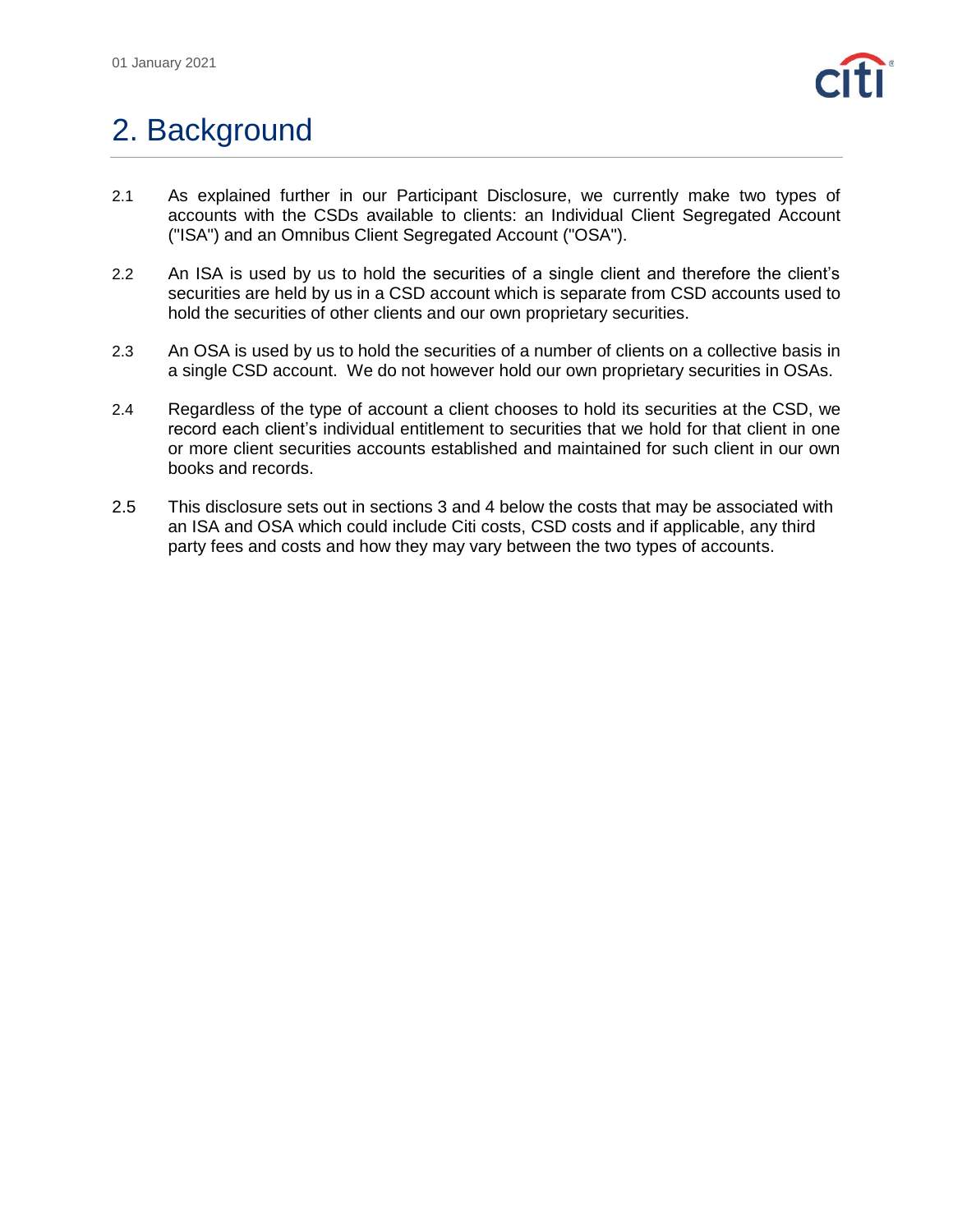

## 3. Citi costs: OSA v ISA

- 3.1 Citi account fees apply in relation to the separate client account(s) that Citi opens on its books and records. The client account(s) opened on Citi's books and records are opened in respect of the relevant CSD account in which the client's securities are held. Citi's account fees would typically consist of:
	- (a) a fixed one-off account opening fee charged per account; and
	- (b) a fixed monthly account maintenance fee charged per account (together the "**Citi account fees**").
- 3.2 The Citi Account fees will not vary depending on whether the client chooses to hold its securities in an ISA or an OSA at the CSD and regardless of the type of CSD account chosen, will be borne in full by the relevant client.
- 3.3 In addition there are a number of costs, charges or fees associated with holding securities which would not vary depending on the account structure. These include:
	- (a) custody and safekeeping fees;
	- (b) asset servicing fees;
	- (c) transaction fees
	- (d) special transaction fees (such as cancellation and amendment fees);
	- (e) out of pocket expenses;
	- (f) tax reclaims fees; and
	- (g) transaction specific taxes or registration charges.
- 3.4 Furthermore any client relationship specific fees, charges or discounts that apply would not vary depending on the type of account the client may choose to have in a relevant CSD.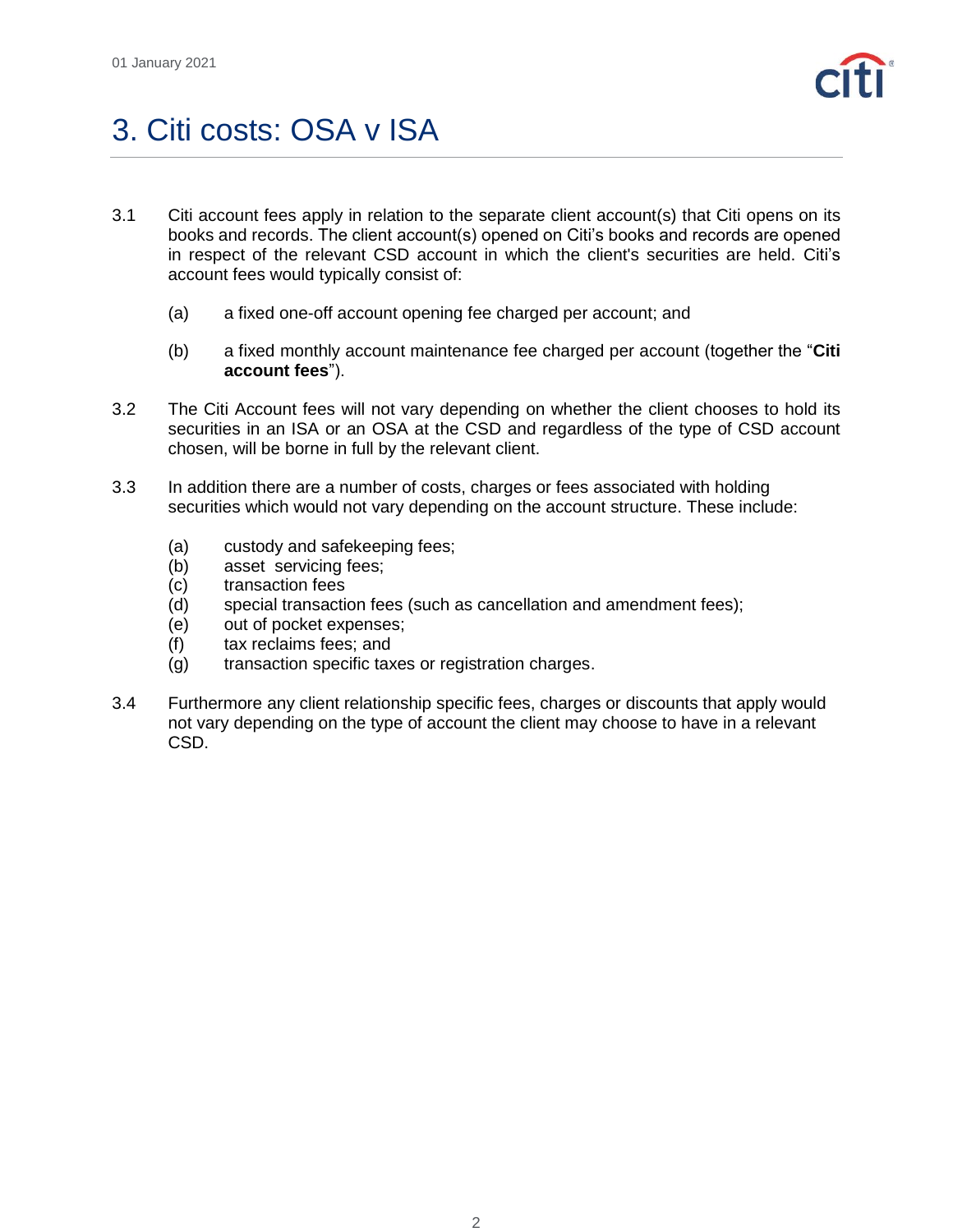

#### 4. CSD costs and other third party costs: OSA v ISA

- 4.1 Account opening fees may be charged by a CSD and clients could be subject to the following fees imposed by the CSD on each account:
	- (a) a fixed one off account opening fee; and
	- (b) a fixed monthly account maintenance fee (together the "**CSD account fees**").
- 4.2 CSD account fees may vary depending on the type of account chosen due to additional operational complexity and monitoring however for specific market CSD charging structures clients are encouraged to review the CSD fee schedule published on the applicable CSD website.
- 4.3 The manner in which fees are applied to clients is likely to vary. Fees charged in respect of an ISA, will be borne by the client on whose behalf securities are held in the account, in full. On the other hand, fees in respect of an OSA would be equally shared amongst all clients who hold securities in the account. Accordingly a client holding securities in an OSA would typically expect to pay a lower CSD account fee than a client with an ISA.
- 4.4 There may be other costs/charges levied by a CSD (or a third party) from time to time would be passed to the client at cost. These costs would not however vary depending on whether the client chooses to have an ISA or OSA. These costs include but are not limited to safekeeping fees, settlement fees, registration fees, corporate action fees.
- 4.5 Set out below are links to the CSDs websites in which we are participants:

| <b>CSD Participant</b>               | <b>CSD</b>                      | <b>Link to CSD website</b>                                                                                                 |
|--------------------------------------|---------------------------------|----------------------------------------------------------------------------------------------------------------------------|
| Citibank N.A.,<br><b>Head Office</b> | <b>Clearstream Banking SA</b>   | http://www.clearstream.com                                                                                                 |
|                                      | Euroclear Bank SA/NV            | https://my.euroclear.com/apps/en/reference-<br>search.html#q=eq:rights%20of%20participants&<br>entity=eq:ef:eui:eb&limit=0 |
| Citibank N.A.,<br>Manila Branch      | <b>Clearstream Banking SA</b>   | http://www.clearstream.com                                                                                                 |
| Citibank N.A.,<br>London Branch      | Euroclear UK and<br>Ireland LTD | https://my.euroclear.com/en/login.html#redirect=0                                                                          |